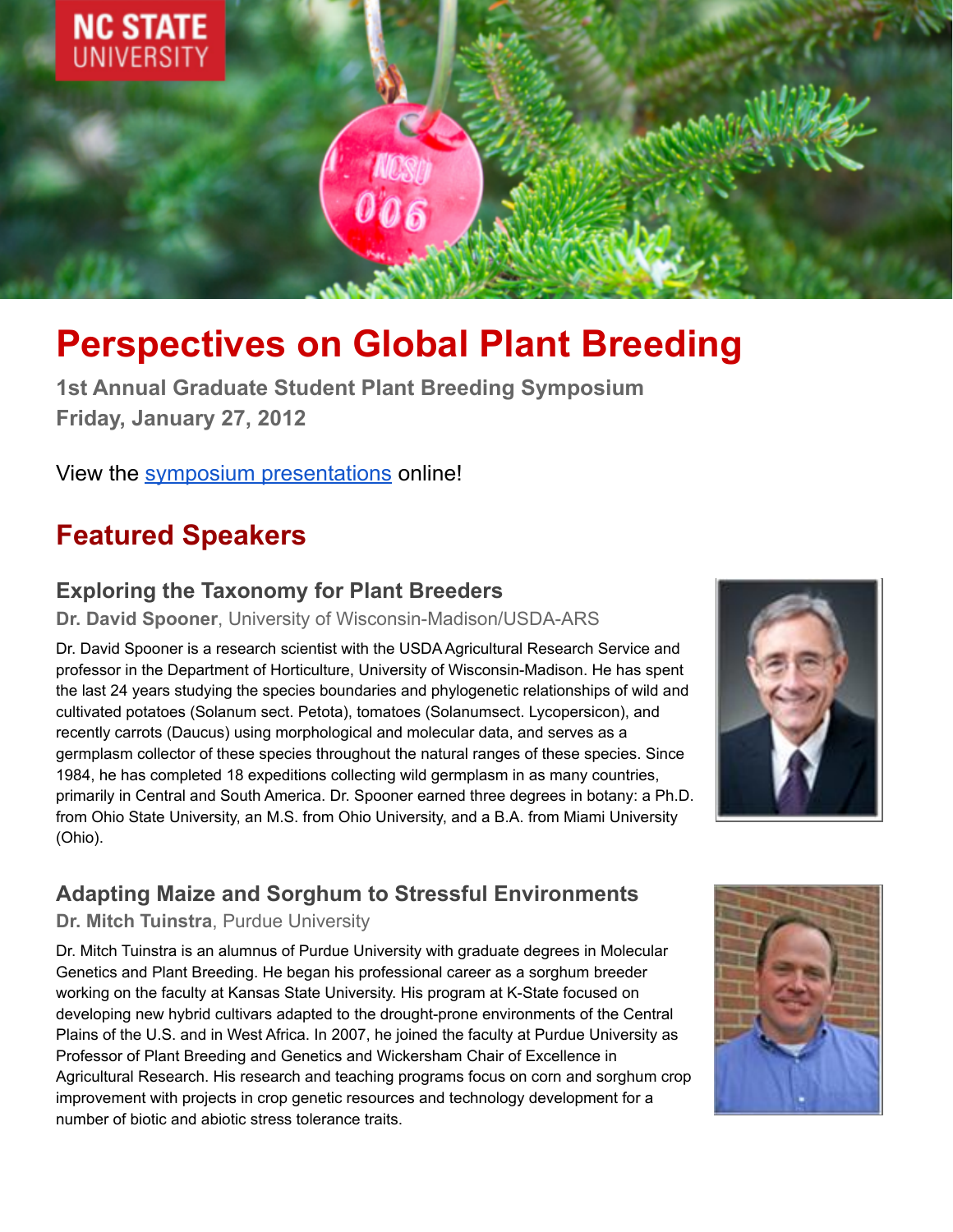#### **Capturing Positive Transgressive Variation in Rice from Wild and Exotic Germplasm Resources**

**Dr. Susan McCouch**, Cornell University

Dr. Susan McCouch is a Professor of Plant Breeding and Genetics and of Plant Biology at Cornell University. She received her PhD from Cornell in 1990 and spent 5 years with the International Rice Research Institute (IRRI) in the Philippines before joining the Cornell faculty in 1995. Her research focuses on rice and includes publication of the first molecular map of the rice genome in 1988, early QTL studies on disease resistance, drought tolerance, maturity and yield, development of the essential repertoire of SSR markers now used globally as a genomic resource in rice genetics and breeding, and cloning of genes underlying critical traits for rice improvement. Her current work focuses on rice

domestication and the identification and characterization of genes and quantitative trait loci (QTL) from low-yielding wild and exotic Oryza species that enhance the performance of modern rice cultivars. She has trained scores of young scientists throughout the world, was recently elected a fellow of the AAAS and has received numerous research, teaching and faculty awards.

#### **National and International Efforts to Breed Wheat for Resistance to Stem Rust Ug99**

**Dr. David Marshall**, North Carolina State University/USDA-ARS

Dr. David Marshall has developed international, multidisciplinary, problem-solving programs on the genetic improvement of cereals (wheat, oat, barley, and triticale) and the epidemiology of cereal diseases in private industry (North American Plant Breeders, Inc; became AgriPro, Inc in 1984) from 1982-1985; at Texas A&M University from 1985-2002; and with the USDA-ARS from 2002-present. The cultivars he has developed have enhanced grain and forage yield, disease and insect resistance, environmental stress resistance, and superior end-use quality. He developed the first two specialty hard wheats for the humid areas of the eastern U.S. In his current assignment with USDA/ARS, Dr. Marshall has developed a wide array of wheat germplasm that incorporates disease resistance from wheat progenitors into

germplasm adapted throughout the world. Dr. Marshall has identified many sources of resistance (especially to powdery mildew, stripe rust, leaf rust, and stem rust of wheat) that are available for breeders to incorporate into their specific germplasm and lines. Dr. Marshall serves as a key leader in the organization of global research into Ug99 wheat stem rust and has developed Ug99 resistant wheat varieties and germplasm, and distributed these throughout the world. He is presently serving ARS as the National Program Leader for Grain Crops. He earned his M.S. from Louisiana State University in 1979 and his Ph.D. from Purdue University in 1982. He has served as the Scientific Quality Review Officer for ARS and has received many honors and awards.

### **National and International Efforts to Breed Wheat for Resistance to Stem Rust Ug99**

#### **Dr. Lynn Senior**, Syngenta Biotechnology, Inc

Dr. Lynn Senior leads the Functional Genomics Team in the Omics group at Syngenta Biotechnology, Inc. located in Research Triangle Park, NC. Her current team is responsible for the functional validation of candidate genes in all crops and the identification of new alleles for trait optimization. Dr. Senior earned her Ph.D. from NCSU in Genetics in 1997 during a ten year career with USDA-ARS as a maize geneticist and manager of a molecular marker laboratory. Prior to that, she received a B.S. in Plant Science from Cook College, Rutgers University, NJ and an M.S. in Agronomy from Virginia Tech and worked as an agronomic technician for 5 years. Dr. Senior joined Syngenta, (then Novartis), in 1998. While at Syngenta,

she has contributed to several projects aimed at utilizing genomic information and genetic diversity for crop improvement in maize, including the development of Syngenta's allelic diversity platform and the improvement of grain protein content. She managed the maize yield program from 2005 – 2009.